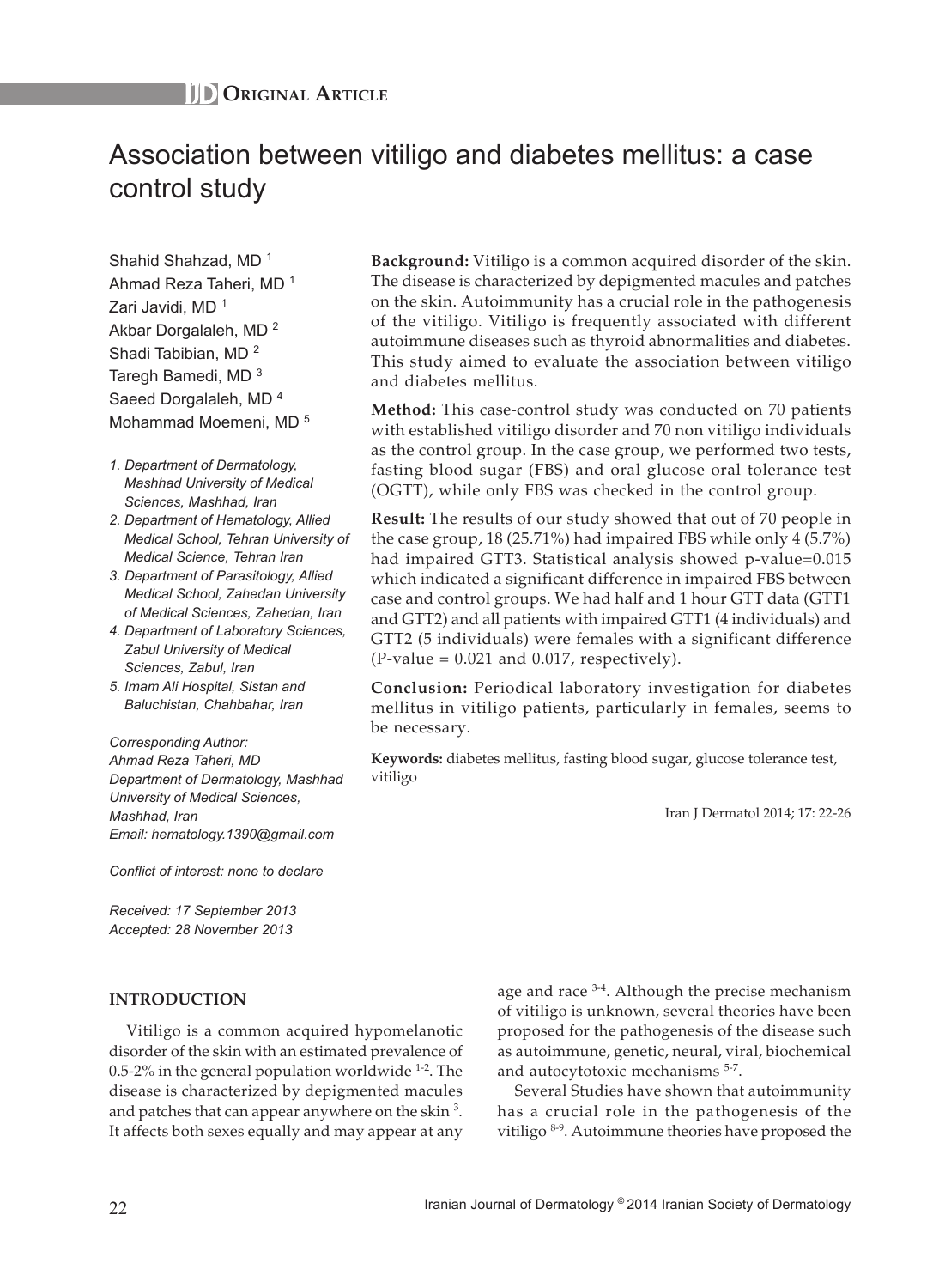role of B and T cell. The presence of autoreactive T cells in the peri-lesional skin and peripheral blood and the presence of anti-melanocyte autoantibody in the patient's serum contribute to the destruction of melanocytes. The precise role of autoantibodies remains unclear but it may be a signal for autoreactive cytotoxic T cells to identify melanocyte antigen <sup>10</sup>.

The treatment of vitiligo is often difficult and encompasses several methods such as narrow UVB phototherapy, excimer laser therapy, topical corticosteroids, topical immunomodulators, and surgical therapy <sup>3,11</sup>. Vitiligo is frequently associated with different autoimmune diseases with thyroid abnormalities being the most common. Other autoimmune diseases that are associated with vitiligo include alopecia areata, addison's disease, pernicious anemia, grave's disease, Hashimoto's disease, and diabetes mellitus <sup>9,12</sup>.

Diabetes mellitus is a common endocrine disorder with the phenotype of hyperglycemia. It appears in 2 categories:

- 1. Diabetes mellitus type 1 (T1DM) or juvenileonset diabetes is a lifelong metabolic disorder that is identified by autoimmune destruction of insulin- producing beta cells of the pancreas. The marker of beta cells destruction is circulatory islet cell and insulin autoantibodies and the rate of this destruction can be rapid (in infants or children) or slow (in adults). In this type of diabetes, some patients present with unpredictable hyperglycemia that can change to ketosis and some develop ketoacidosis as the first symptom 13-14.
- 2. Diabetes mellitus type 2 (T2DM) or adultonset diabetes is a chronic, progressive disease characterized by hyperglycemia due to insulin resistance. It comprises 90-95% of the cases of diabetes. The exact etiology of this form is unknown. Most patients with this type of diabetes are obese; thus, obesity can be the primary cause. The patients with T2DM are at risk of cardiovascular diseases. Other risk factors are lack of physical activities, poor diet, and stress 13,15.

The American Diabetes Association (ADA) has proposed FPG (fast plasma glucose) and OGTT (oral glucose tolerance test) as the diagnostic criteria for diabetes mellitus <sup>13,16</sup>. During OGGT, a standard dose of glucose is ingested and blood glucose levels are checked after 2 hours. FPS is a test which measures plasma or blood glucose levels after a fasting period of at least 8 hours. The international expert council of ADA published a new cut point of ≥126 mg/dl (7.0 mmol/l) for FPS and ≥ 200 mg/dl for 2-hour plasma glucose (11.1 mmol/l) on OGTT. The patients whose plasma glucose is above the normal level but not high enough for the diagnosis of diabetes having impaired fasting glucose (IFG) or impaired glucose tolerance (IGT). Impaired fasting glucose is defined as glucose levels between 100 mg/dl (5.6mmol/l) and 125 mg/ dL (6.9 mmol/L) in fasting patients and impaired glucose tolerance is defined as two-hour glucose levels between 140 mg/dl (7.8mmol/l) and 199 mg/dL (11.0 mmol) on the oral glucose tolerance test. Patients with IFG or IGT have a significant risk of progression to diabetes.The HBA1C is also added as a diagnostic method for diabetes mellitus, it reflects plasma glucose level over a 2-3 months period 13,16.

The association between diabetes and vitiligo has been proposed by several studies <sup>17</sup>. The occurrence of vitiligo and diabetes mellitus may be the result of autoimmune mechanisms in the same patient. Long standing diabetes mellitus impairs melanocytes, resulting in anti-melanocyte antibody formation and destruction of melanocytes which causes vitiligo  $18$ . From the first report of Lerner up to now, attention has been given to the association of vitiligo and diabetes mellitus and several studies have shown this relationship. In the same way, we performed this study to evaluate the laboratory association between vitiligo and diabetes mellitus.

### **PATIENTS AND METHODS**

This case-control study was conducted on 70 patients with established vitiligo disorder who were referred to the dermatology ward of Imam Reza Hospital, Mashhad, from 2009 to 2010. We also randomly chose an additional 70 non vitiligo individuals as the control group. Written consent was obtained from each participant and the study was approved by the medical ethics committee of Mashhad University of Medical Sciences. We measured FBS and OGGT in the case group while only FBS was measured in the control group because of ethnic issues. OGTT is also costly and time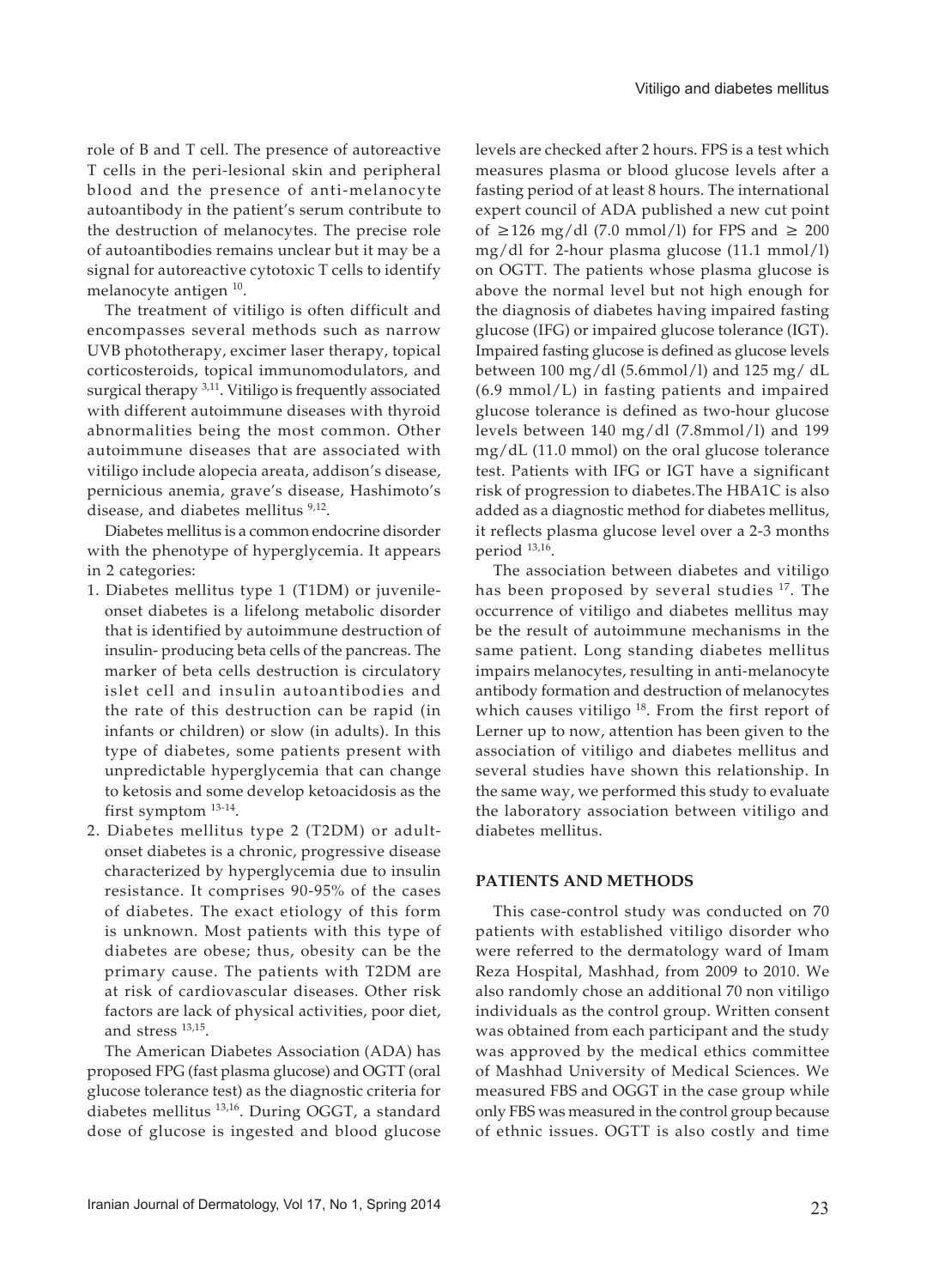consuming as compared to FBS. The laboratories used 4 specimens (FBS, GTT1, GTT2, GTT3) for GTT while according to the latest reference of endocrinology, the main criteria for the diagnosis of diabetes mellitus is FBS, GTT3 (2 hour glucose tolerance test), or random BS with symptoms, and there is no mention of half and 1 hour glucose tolerance tests (GTT1, GTT2).

Normal values of these tests are as follows:

FBS: (normal=70-110 mg/dl), (impaired=100-125 mg/dl),  $(>126$  mg/dl =diabetes)

GTT1: (normal=140-170 mg/dl)

GTT2: (normal=130-160 mg/dl)

GTT3: (normal=< 140 mg/dl), (impaired=140-200 mg/dl), (>200 mg/dl =diabetes)

The patients with the following factors, due to their influence on the glucose level, were excluded from study:

- 1. Physical inactivity like bed rest over a long period of time.
- 2. Infectious diseases and surgery or other traumas.
- 3. Drugs like salicylates, estrogens, oral contraceptives, thiazides diuretics, phenytoin, acetaminophen, L-dopa and corticosteroids.
- 4. Pregnancy and endocrine disorders.

After exclusion, 70 patients with vitiligo have guided for a restricted diet for this test in order to obtain a true response to the test. This diet, which contains a minimum of 150 g of carbohydrate per day, should be used for at least 3 days before the test. The excessive intake of sucrose or glucose should be avoided. The case and control groups were fasting for at least 8 but not more than 16 hours before the test. The test was performed in the morning between 7 to 9 am with no food taken after the previous midnight. Initially, the technicians first took blood samples from the patients who were fasting for at least 8 hours; then, the patients were given 75mg glucose dissolved in 300cc water. The patients consumed this solution within 5 minutes and the second sample was taken 30 minutes after the first sample. After that, 60-minute and 120-minute samples were also taken from the patients. For each sample, the serum was separated within 30 min and then, the glucose level was measured with Hitachi autoanalyzer.

In this research, we used the SPSS statistical software to analyze our collected data. Results were reported as mean  $\pm$  standard deviation (SD) for quantitative variables and percentages for

categorical variables. Statistical significance was based on two-sided design-based tests evaluated at the 0.05 level of significance. All the statistical analyses were performed by SPSS software. Discrete variables were analyzed by the χ2 test. The relationship between FBS, GTT1, GTT2, and GTT3 levels and the risk of vitiligo was calculated using logistic regression and expressed as an OR (Odds Ratio) with a 95% confidence interval (CI). We used chi-square, t-test, and one-way ANOVA statistical methods to evaluate data. One-way ANOVA and t-test were used to compare the mean age of the patients in different ranges of FBS and GTT3. We used LRT (Likelihood ratio test) for comparison between gender and GTT because more than 5% of the cells were less than 5.

# **RESULT**

In this study, 70 vitiligo patients with a mean age of 25.43 years (ranging from 14 to 58 years) and a control group with a mean age of 29.83 years (range: 12 to 84 years) were chosen. 74.29% (n=52) of the patients in the case group had normal FBS and 25.71% (n=18) had impaired FBS values while in the control group, 90% (n=63) of the participants showed normal FBS and 10% (n=7) had impaired FBS values, which showed a significant difference in impaired FBS between case and control groups (p=0.015) (Figure 1).



**Figure 1.** Comparison of normal and impaired FBS between case and control groups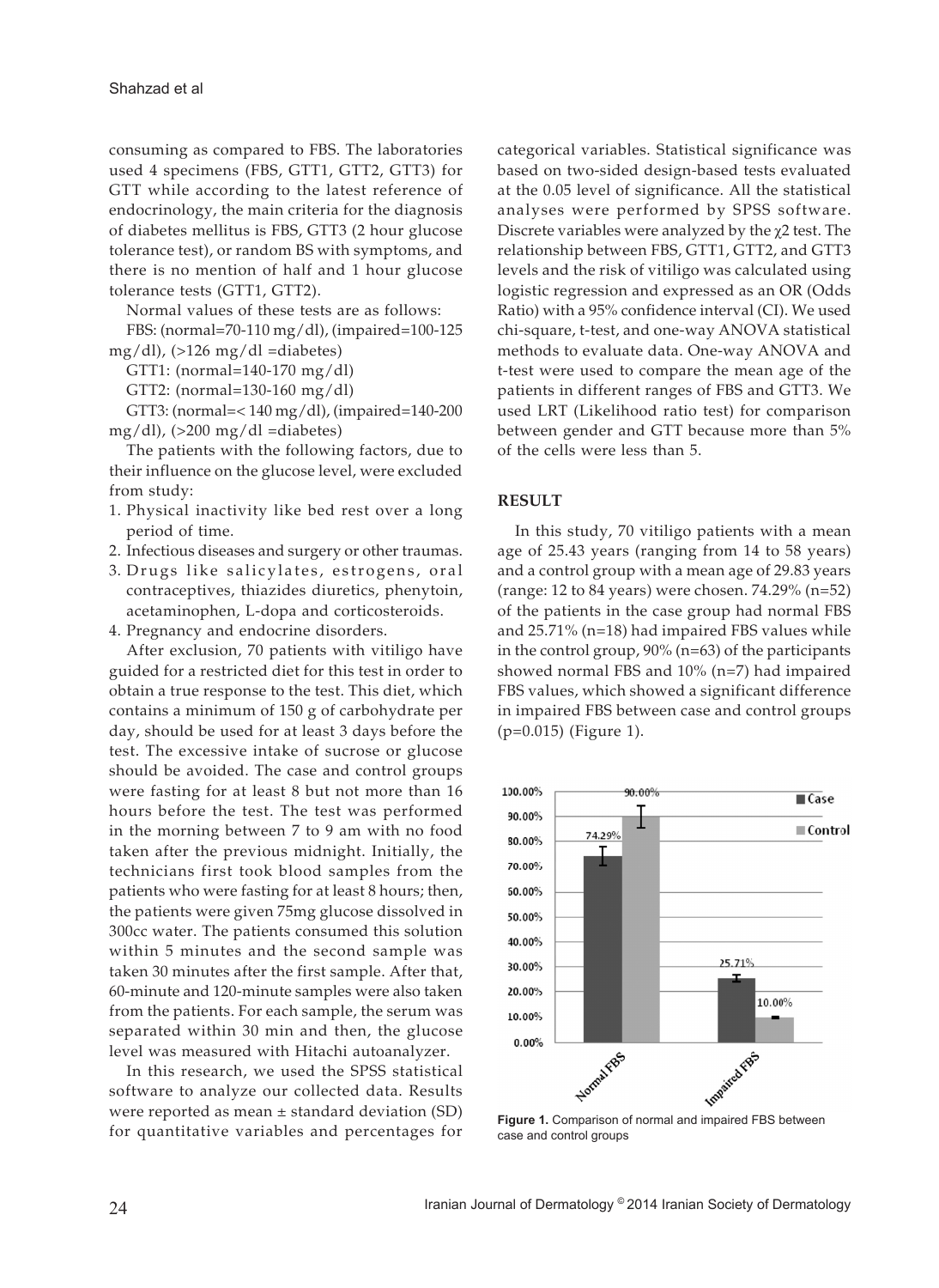Sixty six (94.3%) patients had normal values of GTT3 and only 5.7% (N=4) had impaired GTT3. Moreover, we had 36 females and 34 males in the case group of whom 33 females and 33 males had normal values of GTT3 while 3 females and 1 male had impaired GTT3 values. Statistics analysis showed that the gender had no effect on GTT3 values (Fisher exact test P-value=0.615). We also used T-test to compare age and GTT3 and found no statistical difference in age between patients with normal and impaired GTT3 values (T-test P-value=0.693). Four patients had GTT1 more than normal value and all of them were females. It means that gender was important in GTT1 (p-value=0.021). There was no statistical difference between the age of the patients in the categorized GTT1 levels (p-value  $= 0.670$ ). GTT2 was higher than normal values in 5 patients who were all female (p-value=0.017). According to ANOVA, there was no statistical difference between the patients' age in the categorized GTT2 levels (p-value = 0.151) (Table1).

## **DISSCUSION**

Vitiligo as a common disorder of the skin is characterized by depigmented macules and patches on the skin 1-2. Vitiligo is frequently associated with different autoimmune diseases such as thyroid abnormalities, pernicious anemia, and diabetes mellitus among which diabetes mellitus is more common in vitiligo patients. The current study was based on the findings of other studies and intended to evaluate the relationship between vitiligo and diabetes mellitus. The results of our study showed from a total of 70 cases, 18 (25.71%) had impaired FBS while only 4 (5.7%) had impaired GTT3. As we had half and 1 hour GTT data (GTT1 and GTT2), their statistical analyses showed a significant difference between gender and GTT1 (P-value = 0.021 using LR test) and GTT2 (p-value=0.017). All patients with impaired GTT1 and GTT2 were female.

Female

Female

Female

In 1999, a similar study performed in Kerman showed 8.2% diabetes and glucose tolerance test abnormalities in vitiligo patients, indicating that vitiligo patients have more abnormal glucose values than normal healthy persons  $19$ . Another study performed on 750 diabetes patients in Iran, showed 32 out of 750 (4.3%) diabetic patients had vitiligo  $20$ . In 2010, 80 vitiligo patients were investigated in Turkey, and it was found that only 2 of them (2.5%) had diabetes mellitus  $^1$ . In another study in India, 100 vitiligo patients were studied and an association with systemic diseases like diabetes mellitus was found in 9 (9%) cases  $21$ . A study performed in Belgium in 2009 showed that 2-10% of type 1 diabetes mellitus subjects had vitiligo  $^{22}$ . In a study in USA in 2010, the authors performed a genome-wide association study of generalized vitiligo in 32 vitiligo and 50 healthy persons and found a linkage and association signal for type1 diabetes and rheumatoid arthritis in vitiligo patients<sup>23</sup>.

According to the results of this study and other similar studies, it seems necessary to perform periodical laboratory checkup for diabetes mellitus in vitiligo patients, especially in female patients. Moreover, it seems useful for diabetic patients to be regularly examined by a dermatologist for the probable signs of vitiligo. However, future controlled study especially with controlled measurement of OGTT could be more helpful to elucidate the possible association of vitiligo with diabetes mellitus.

#### **REFERENCES**

- 1. Akay B, Bozkir M, Anadolu Y, Gullu S. Epidemiology of vitiligo, associated autoimmune diseases and audiological abnormalities: Ankara study of 80 patients in Turkey. J Eur Acad Dermatol Venereol 2010;24:1144-50.
- 2. Lotti T, Gori A, Zanieri F, Colucci R, Moretti S. Vitiligo: new and emerging treatments. Dermatol Ther 2008;21:110-7.
- 3. Patel NS, Paghdal KV, Cohen GF. Advanced Treatment Modalities for Vitiligo. Dermatol Surg 2012; 38: 381-91.

**GTT1 GTT2 GTT3**

6 (8.5%) 9 (12.8%)

0 5 (7.1%)

28 (40%) 22 (31.4%)

| Iranian Journal of Dermatology, Vol 17, No 1, Spring 2014 |  |
|-----------------------------------------------------------|--|

25 (35%) 18 (25.7%)

0 4 (5.7%)

9 (12.8%) 14 (20%)

| Table 1. OGTT in vitiligo patients. |  |
|-------------------------------------|--|
|-------------------------------------|--|

Normal Male

Impaired Male

Diabetic Male

33 (47.1%) 33 (47.1%)

> 1 (1.4%) 3 (4.3%)

0 0